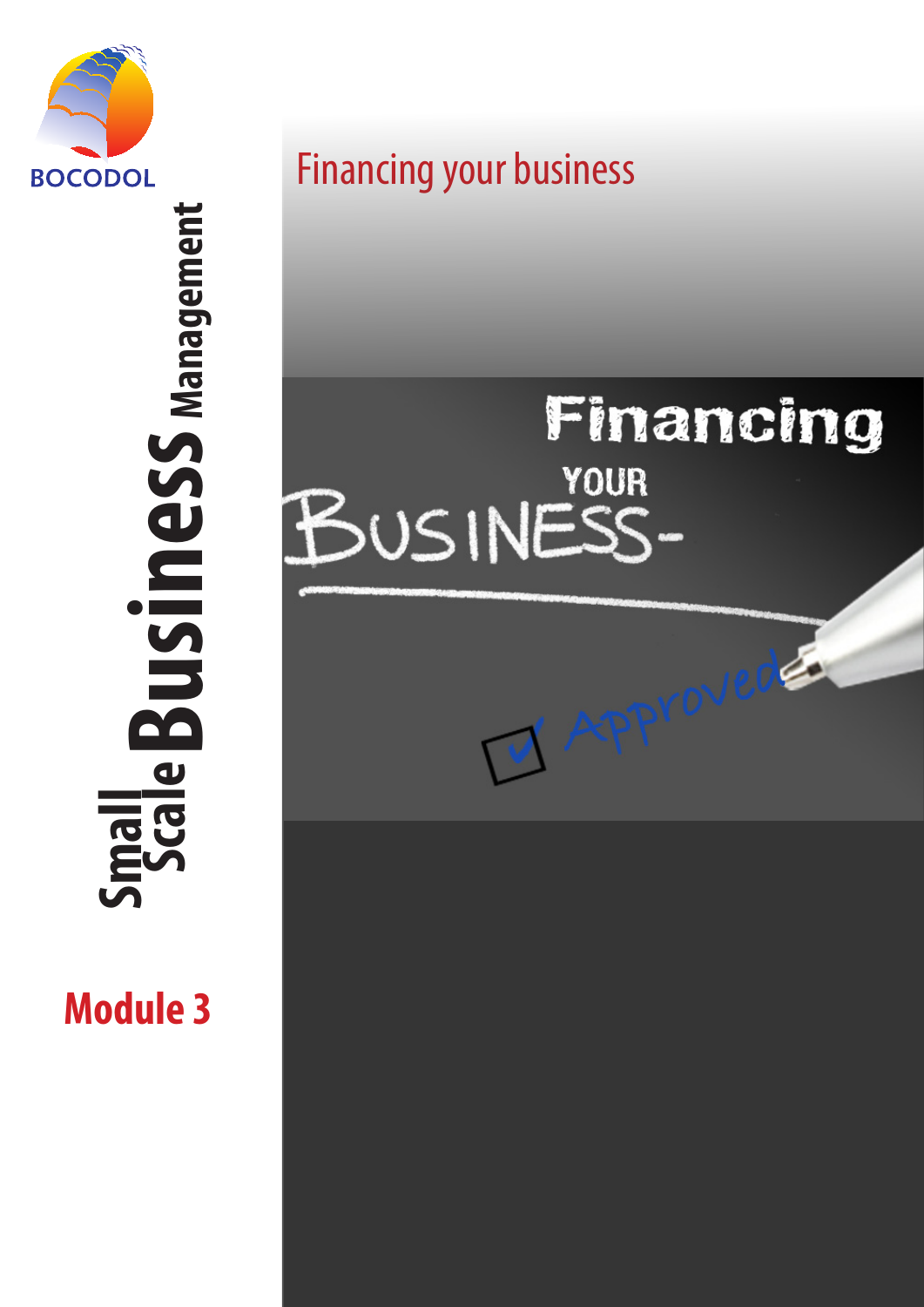#### **ACKNOWLEDGEMENTS**

This module is a product of many people who worked hard to see it ready for use by BOCODOL learners. BOCODOL wishes to acknowledge contributions of the following

Revision Team

Lydia Lapologang Makgoma Tebogo Moagi Lobakeng Eric Setabo Yunobia Segokgo Gaolatlhe Masire

Writing Team

Kwirirai Zvevhu Eric Simukanga Stanley Tichapondwa Modesto Lobakeng Eric Setabo Frances Combs Annabel Catherine Dunn Yunobia Segokgo Felicity Chitonho

© 2011 BOCODOL The 2006 Winner of the Commonwealth of Learning Award of Excellence for the Institutional Achievement in Distance Education

@ 0 0 BOCODOL, 2011

This module is made available under a Creative Commons Attribution-ShareAlike 3.0 Licence (international): http://creativecommons.org/licences/by-sa/3.0.

First Edition Published 2003 Revised Edition Published 2011 Please direct correspondence to:

The Executive Director BOCODOL Private Bag BO 187 Tel: 3646100 Fax: 3181473 Gaborone, Botswana

ISBN 99912- 86 – 09 – 4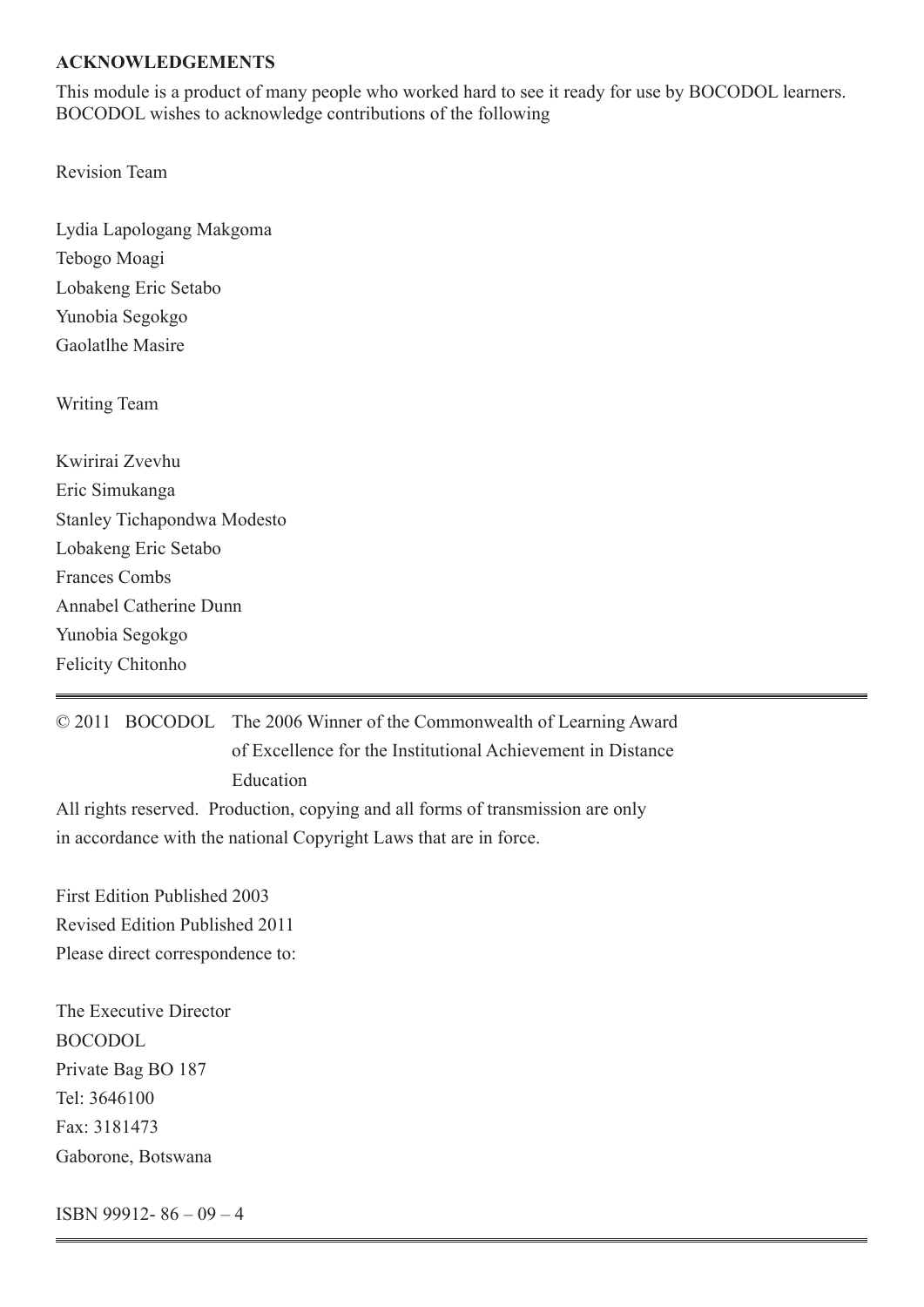| <b>Contents</b>                                          | Page         |
|----------------------------------------------------------|--------------|
| Introduction to Module 3                                 | $\mathbf{1}$ |
| Topic 1: What type of finances are available?            |              |
| Topic 2: How much money do I need to start the business? | 16           |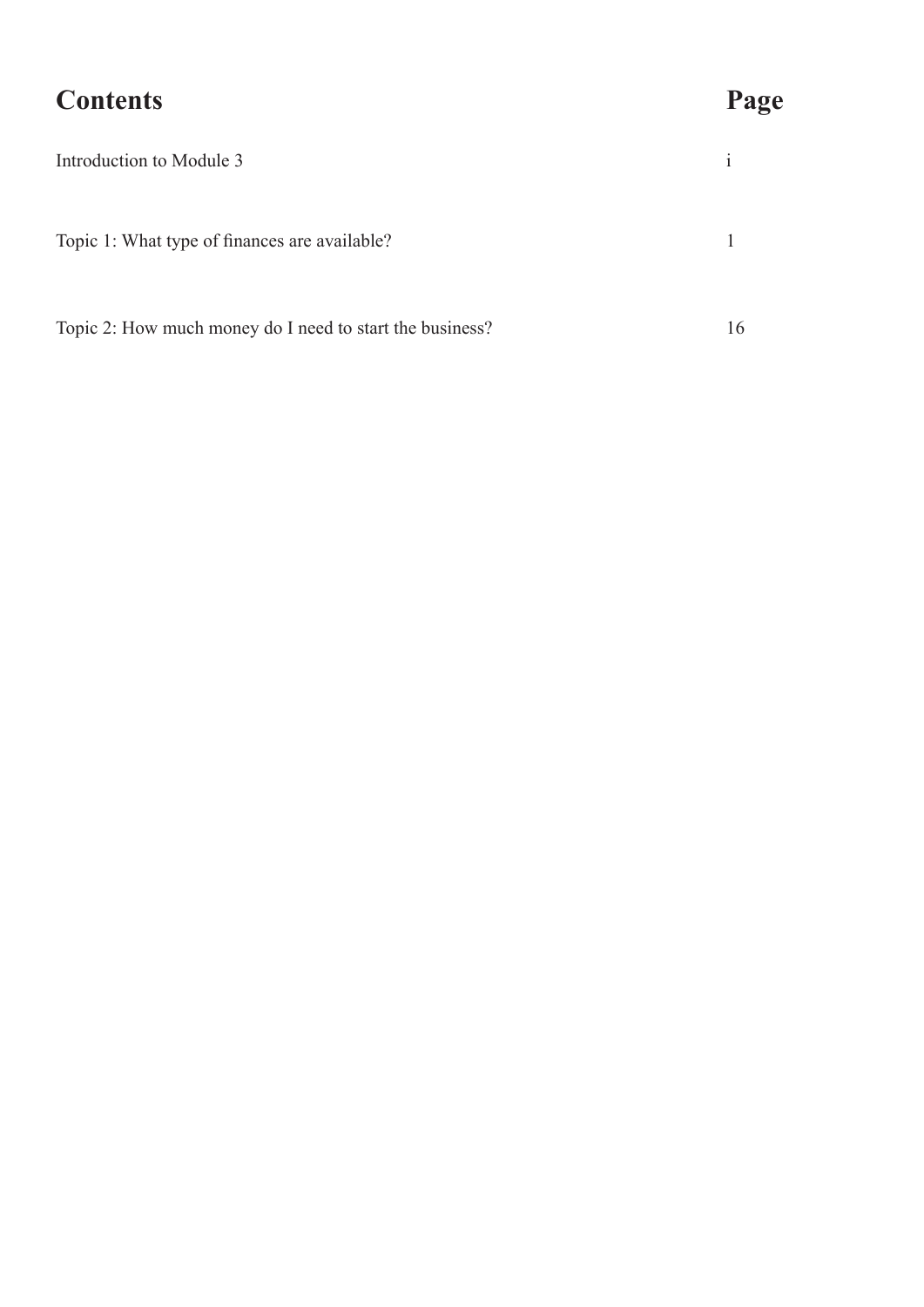# **Introduction to Module 3 Financing your business**

The title of this module is Financing Your Business. It is divided into two topics, and these are: Topic 1; What Type of Finances are Available? and Topic 2; How Much Money Do I Need to Start the Business? As you will notice each of the two topics is presented in question form, so as to stimulate you to think how best to manage your small business as far as sources of finance and the amount to require are concerned.

Topic 1 explains the idea of capital. Without capital you might as well forget about running or starting a business. The topic takes through possible sources from which you can borrow money. The interest charged varies from one source to another. This section of the topic thus seeks to provide useful knowledge regarding how best to finance your business. When you have resolved the issue of how much capital you require, it become essential to prepare a Business Plan.

Topic 2 explains what a business plan is, and teaches you how to prepare your own plan. A business plan has been likened to a map with different directions to follow on a given journey. Therefore, this topic is necessary for every serious-minded entrepreneur.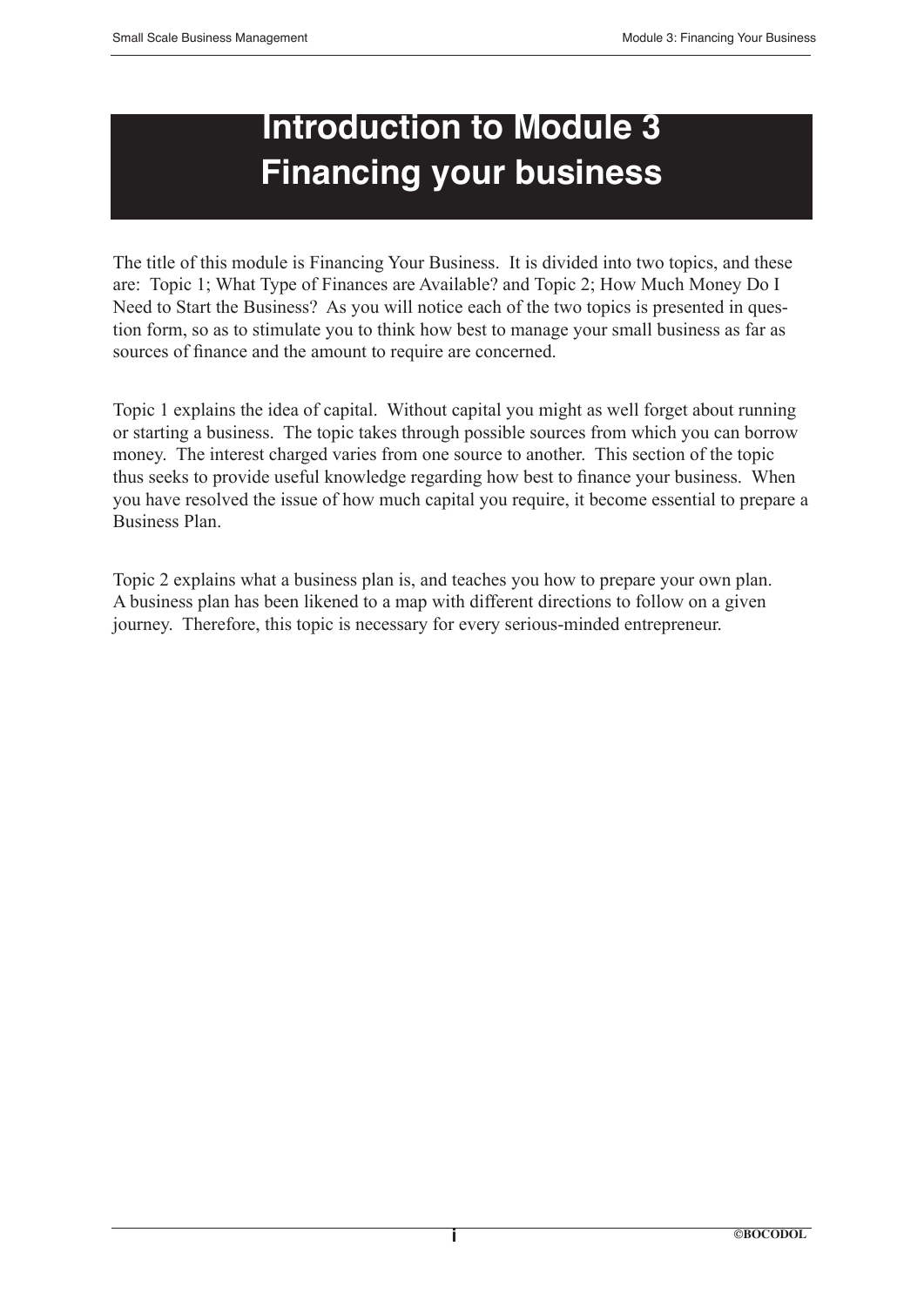# **Topic 1 What Type of Finances are Available**

# **Introduction**

This topic is meant to equip you with the knowledge of different sources of finance for the business as well as procedures to be followed when sourcing finance. It also leads you to consider the advantages and disadvantages of each of the sources of finance from which you can borrow. As a starting point, what sources of finance are available to you?



# **Learning Objectives**

After working through this part 1, you should be able to:

- identify different sources of finance for the business
- discuss procedures followed when sourcing finance
- fill in loan or credit application forms.

# **Contents List**

| 1.1 Your own capital                    | 2  |
|-----------------------------------------|----|
| 1.2 Borrowed capital                    | 3  |
| 1.3 Supplier credit                     |    |
| 1.4 Instalments buying and leasing      | 9  |
| 1.5 What we have learnt                 | 10 |
| 1.6 Glossary                            | 10 |
| 1.7 Self- assessment exercise           | 11 |
| 1.8 Answers to activities               | 11 |
| 1.9 Answers to self-assessment exercise | 15 |
|                                         |    |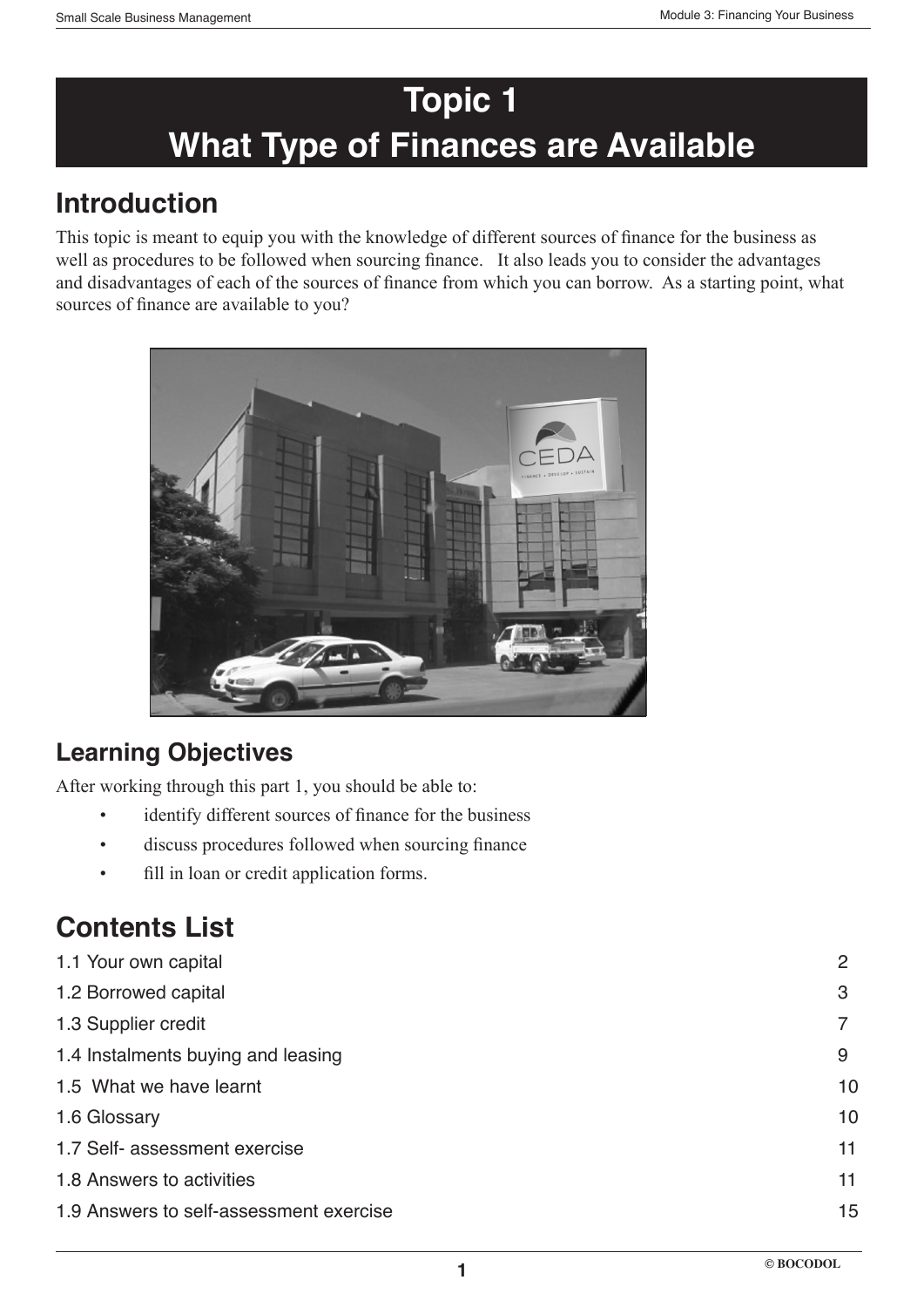# **1.1 Your Own Capital**

To do any business, you need some money to start with. Money used to start a business is called capital. It is usually brought in at the start of the business by the owner, however, the owner can bring in more capital if necessary when the business is already running to expand the business.

The advantage of using own capital is that the owner does not need to pay back the money. The main disadvantage with own capital is that the amount is usually very little, not enough to finance the business.

Read the following situation and do the activity that follows:

Tumelo has been working as a cashier at one supermarket in the city. Every month she has been saving P100 with Great Five Bank. After five years, Tumelo resigned from work and started a business of selling food at a busy industrial site. She had only P6 000 from the savings plus P1 000 bank interest earned from savings. At first this money seemed to be too small, but she managed to supply a few plates at the beginning, and later on increased the food she was selling.

### **Activity 1A**

| 1. Tumelo started a business from personal savings             |
|----------------------------------------------------------------|
| (True/false)                                                   |
| 2. Tumelo used her own capital.                                |
| (True/False)                                                   |
| 3. Your own capital is money that you saved to start business. |
| (True/False)                                                   |
| 4. Tumelo did not have money to start a business.              |
| (True/False)                                                   |
| 5. Tumelo had only P7000.00 for her business.                  |
| (True/False)                                                   |
|                                                                |

*Now compare your answers with the suggested solutions at the end of the topic.*

You have seen that your own capital can be raised from personal savings over a period of time. State some ways of raising own capital apart from personal savings.

- 1.  $\blacksquare$
- 

2.  $\qquad \qquad \overline{\qquad \qquad }$ 

Some of the possible ways are:

- (a) Selling cattle
- (b) Selling goats etc.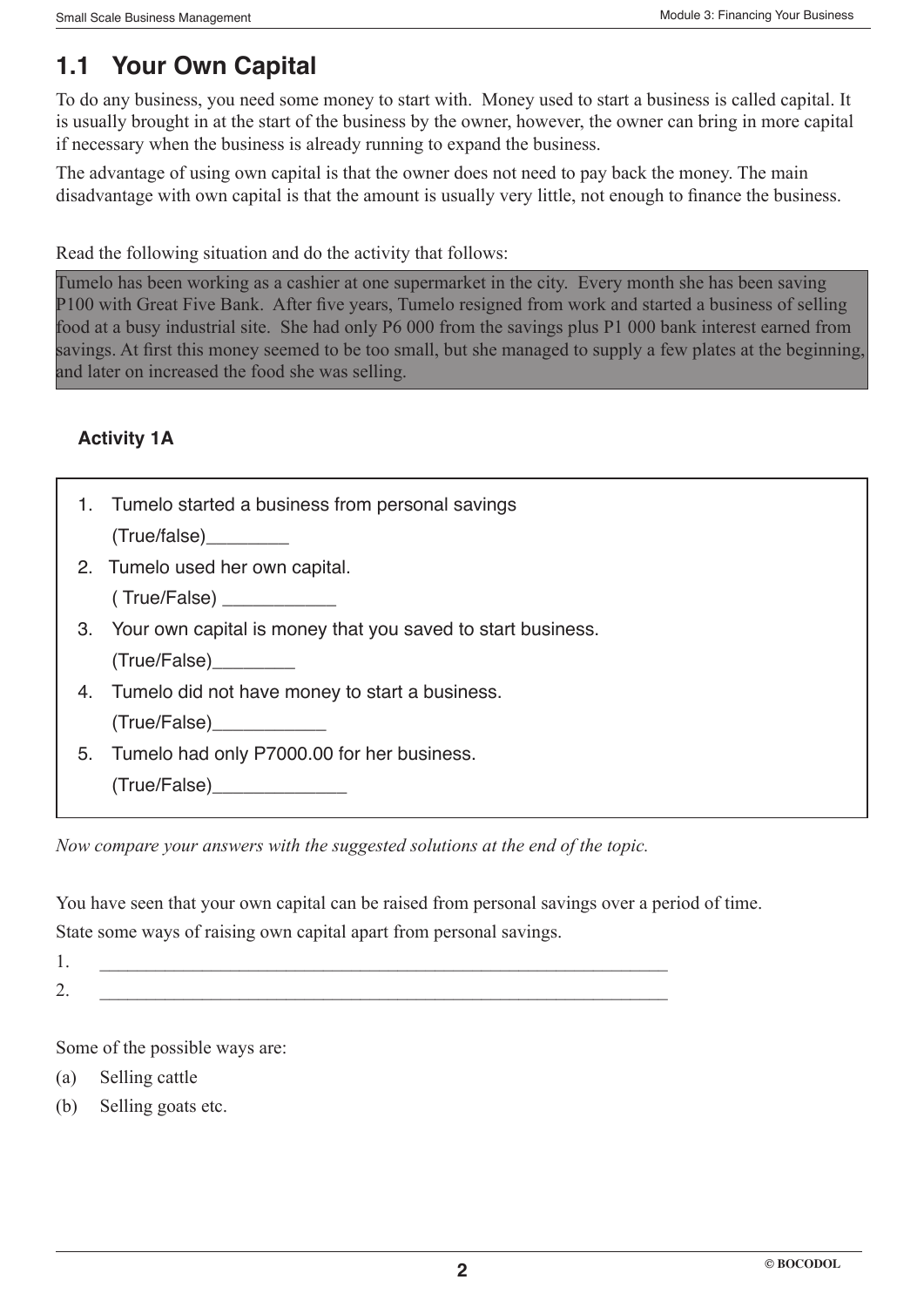# **1.2 Borrowed Capital**

As said earlier, capital is money used to start a business. This can be your own money that you have saved over a period of time or the money you get after selling some assets.

Borrowed capital on the other hand, is money that does not belong to you, but which you are given by someone, or by the bank for the purpose of starting a business.

Let us work on the following activity before we discuss borrowed capital

#### **Activity 1B**

r

| 1. | List any three sources from which you can borrow money to start a business.                                                 |
|----|-----------------------------------------------------------------------------------------------------------------------------|
|    | (a)                                                                                                                         |
|    | (b)                                                                                                                         |
|    | (c)<br><u> 2000 - Jan James James Jan James James Jan James James Jan James James Jan James James Jan Jan James James J</u> |
| 2. | List any two functions of those sources.                                                                                    |
|    | (a)                                                                                                                         |
|    | (b)<br><u> 1990 - Jan James James James James James James James James James James James James James James James James J</u> |
| 3. | Do you like borrowing from any of these sources?                                                                            |
|    |                                                                                                                             |
| 4. | Suggest reasons for your answer and discuss with your friends.                                                              |
|    | (a)<br><u> 1980 - Johann Stoff, fransk politik (f. 1980)</u>                                                                |
|    | (b)<br><u> 1980 - Johann Stoff, Amerikaansk politiker († 1908)</u>                                                          |
|    |                                                                                                                             |

*Now go at the end of the topic for suggested solutions.*

Borrowed capital can be looked at in several ways. Let us look at the following ways discussed below

### **(a) Money borrowed from commercial banks**

#### **(i) Loan**

 This is money borrowed and payable in installments over a specific period of time. This is usually a large amount of money. The lender usually charges the borrower interest on money borrowed; the borrower will therefore pay loan money plus interest. The borrower may be required to pay a certain amount every month. These are called monthly installments. The borrower and lender can make arrangements that suit both of them.

### **(ii) Overdraft**

This is a situation where the bank allows an accountholder to withdraw more money than he/she actually has in the account. This is usually a small amount of money which the accountholder will repay within a short period of time.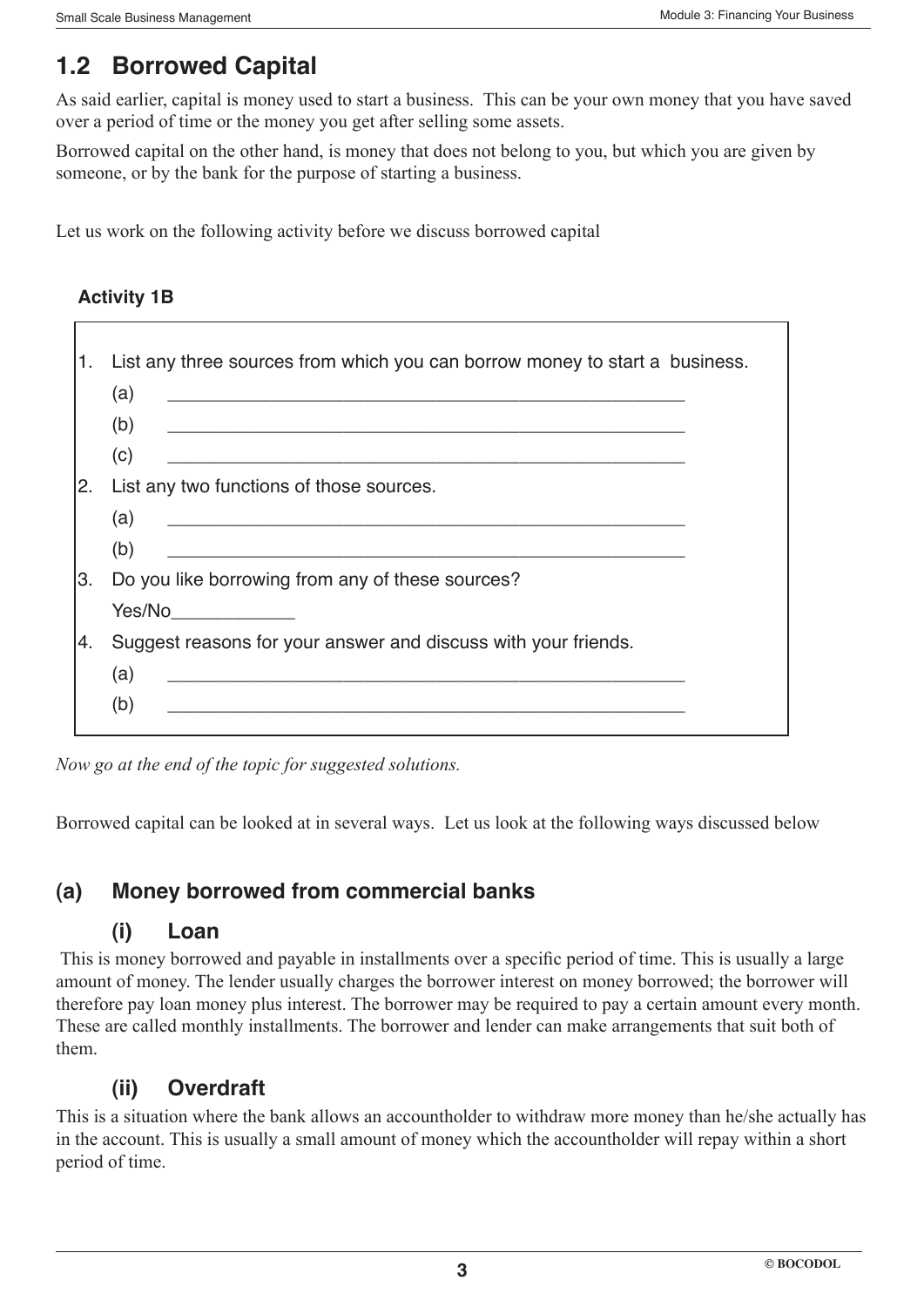Now do the activity below.

### **Activity 1C**

| Below is a Loan application form from a bank. Complete the blank form and discuss with your<br>partner. |  |  |  |
|---------------------------------------------------------------------------------------------------------|--|--|--|
| Now go to page end of the topic to view a filled in form.                                               |  |  |  |
|                                                                                                         |  |  |  |
| <b>BANK LOAN APPLICATION FORM</b>                                                                       |  |  |  |
| <b>MY CREDIT DETAILS</b><br>1.                                                                          |  |  |  |
| Yes, I would like to apply for a:                                                                       |  |  |  |
| No Mathata loan<br>Other Loan<br>Overdraft                                                              |  |  |  |
| Period (months)<br>Amount required; Pula                                                                |  |  |  |
| Purpose of loan/overdraft                                                                               |  |  |  |
|                                                                                                         |  |  |  |
| Full name: Mr/ Mrs/ Miss.                                                                               |  |  |  |
| First name<br>Last name/Surname<br>Other name<br>(as per I.D card/Omang)                                |  |  |  |
| Date of Birth                                                                                           |  |  |  |
| I.D(O mang)/Passport<br>Nationality<br>(see attached copy)                                              |  |  |  |
|                                                                                                         |  |  |  |
| <b>Marital status</b><br>No. of dependants                                                              |  |  |  |
| Present residential address-plot no.<br>2.                                                              |  |  |  |
| Street name, ward, village etc)                                                                         |  |  |  |
| Phone no.                                                                                               |  |  |  |
| Home<br>Mobile<br><b>Work</b>                                                                           |  |  |  |
| Length of stay at present address<br>Type                                                               |  |  |  |
| Previous residence address                                                                              |  |  |  |
| (if less than 3 years at current<br>residence)                                                          |  |  |  |
| <b>Permanent address</b>                                                                                |  |  |  |
| (if differrent from present address                                                                     |  |  |  |
| foreign nationals, please provide                                                                       |  |  |  |
| address in home country)                                                                                |  |  |  |
| Name and Addressses of Relatives/ Family Members                                                        |  |  |  |
| <b>Full Name</b><br>Telephone No.<br>1.                                                                 |  |  |  |
| <b>Address</b>                                                                                          |  |  |  |
|                                                                                                         |  |  |  |
| Employers<br>Occupation                                                                                 |  |  |  |
|                                                                                                         |  |  |  |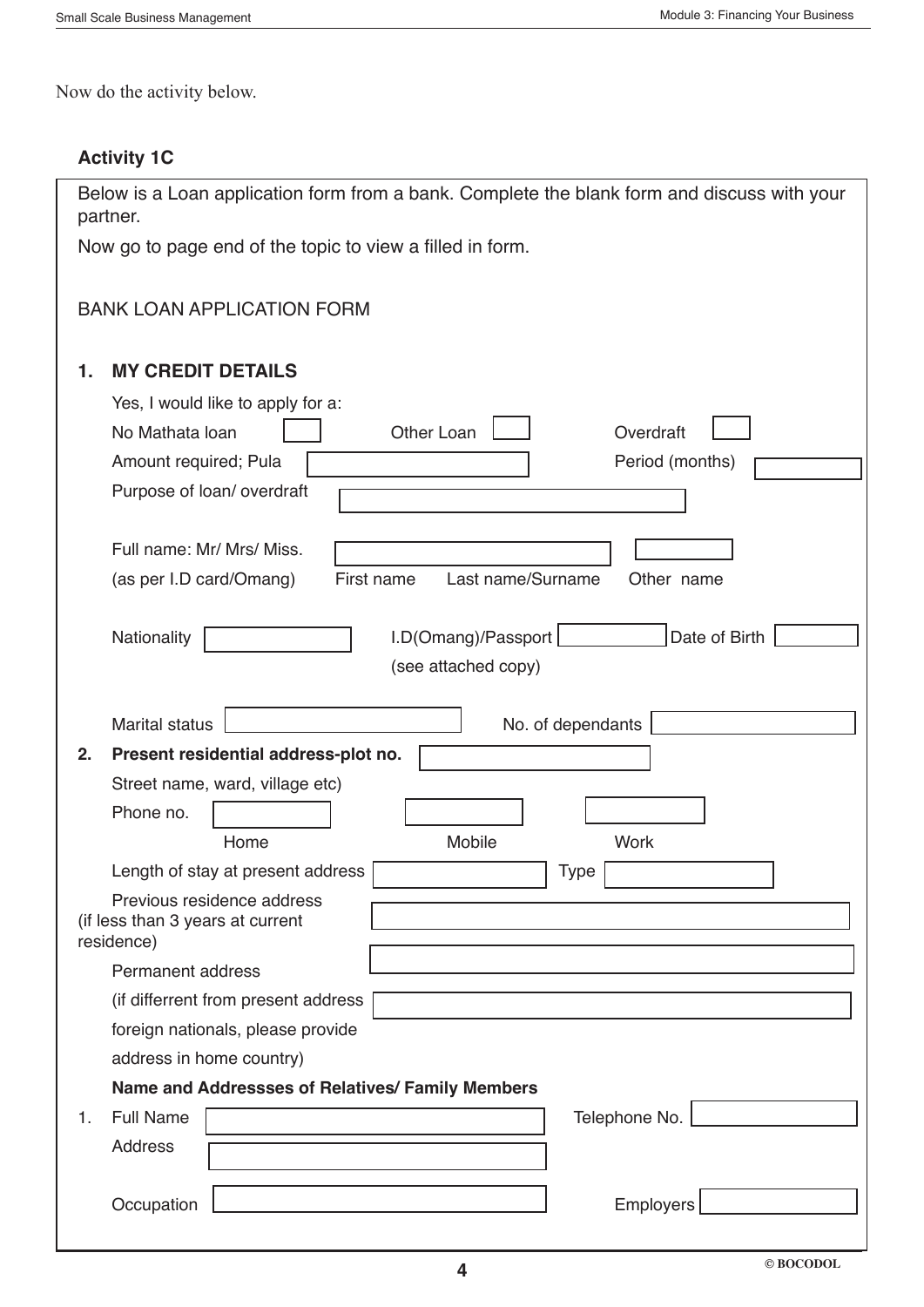I

| <b>Full Name</b><br>Telephone No.<br>2.                                                                                                                                                                  |  |  |  |  |
|----------------------------------------------------------------------------------------------------------------------------------------------------------------------------------------------------------|--|--|--|--|
| <b>Address</b>                                                                                                                                                                                           |  |  |  |  |
| Occupation<br><b>Employers</b>                                                                                                                                                                           |  |  |  |  |
| <b>MY SPOUSE'S DETAILS</b><br>3.<br>Full name: Mr./Mrs./ Miss                                                                                                                                            |  |  |  |  |
| Last name/Surname<br>(as per I.D/ Omang)<br>First name<br>Other name                                                                                                                                     |  |  |  |  |
| Nationality<br>ID (Omang)/Passport<br>Date of Birth                                                                                                                                                      |  |  |  |  |
| Phone no.<br><b>Work</b>                                                                                                                                                                                 |  |  |  |  |
| Home<br><b>Mobile</b><br>No. of years with employer<br>Employer name                                                                                                                                     |  |  |  |  |
| Work address                                                                                                                                                                                             |  |  |  |  |
| <b>MY SECURITY</b><br>4.<br>Please list details of all the security offered (e.g value of security, details, identification, etc)<br>Remember to enclose documentation that evidences the security Value |  |  |  |  |
|                                                                                                                                                                                                          |  |  |  |  |
| Signature of applicant                                                                                                                                                                                   |  |  |  |  |

ֺ *Refer to the end of the topic for suggested answers. Information given will vary according to different individuals.*

### **(b) Money borrowed from other financial institutions**

These are other lending institutions besides commercial banks;

#### **(i) Government owned lending institutions**

They mainly assist people to start business. Government charges lower interest rates compared to other lending institutions. This is mainly to encourage people to start businesses. Examples of these are Citizen Entrepreneural Development Agency (CEDA), National Development Bank NDB), etc.

### **(ii) Non- governmental lending institutions**

This includes women clubs, youth clubs, Women Finance House etc.

Before we proceed, try Activity 1D